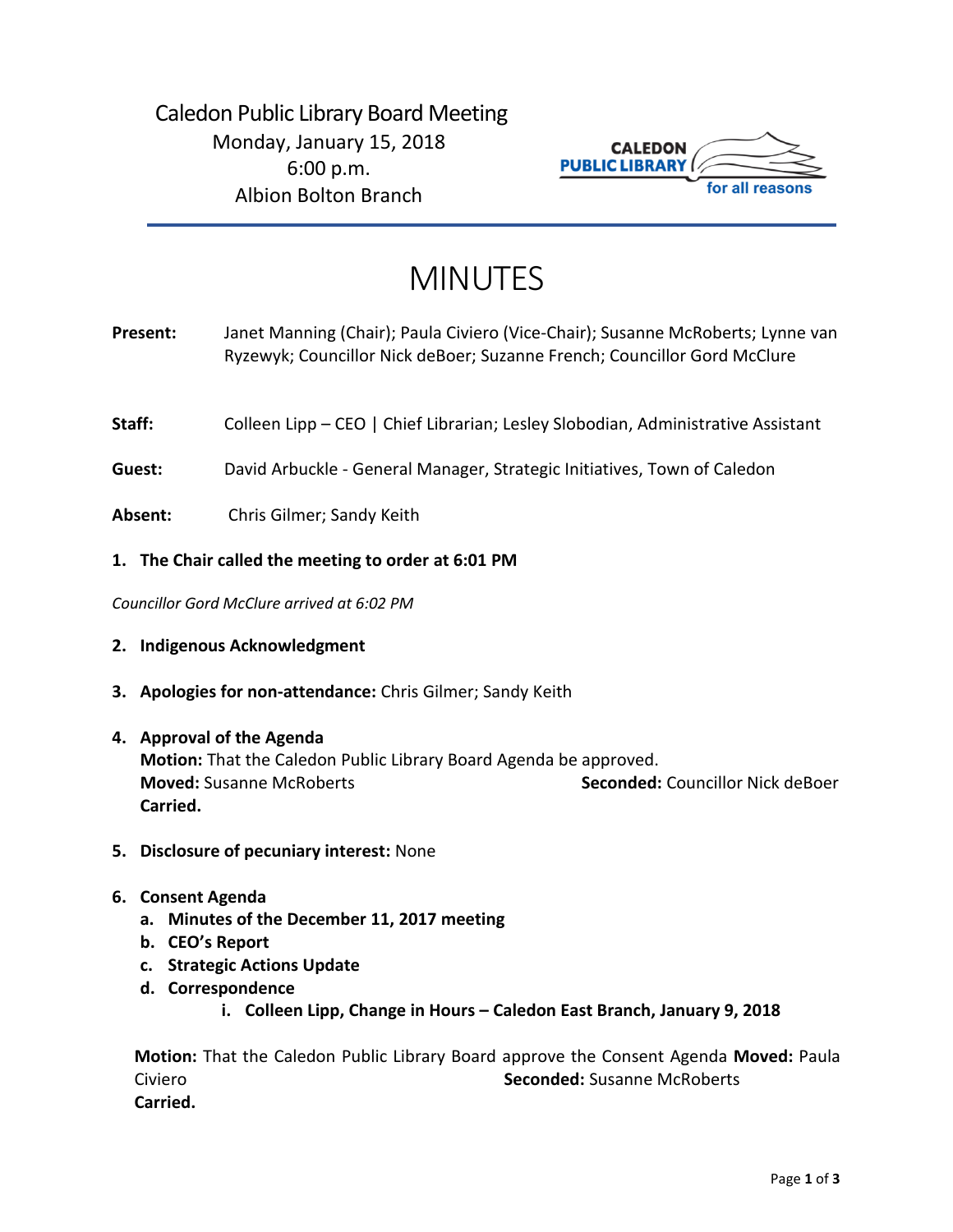# **7. Business arising from the minutes:** None

# **8. Staff Reports**

# **a. Treasurer's Report and Financial Statements**

**Motion:** That the Caledon Public Library Board receive and approve the Treasurer's Report and related financials.

**Moved:** Councillor Nick deBoer **Seconded:** Susanne McRoberts  **Carried.** 

# **b. Quarterly and Year End Performance Measures and Statistics 2017**

**Motion:** That the Caledon Public Library Board receive and approve the Quarterly and Year End Performance Measures and Statistics.

**Carried.** 

**Moved:** Paula Civiero **Seconded:** Susanne McRoberts

# **c. Operational Policy Report**

**Motion:** That the Caledon Public Library Board approve and adopt the revised Operational Policy.

 **Moved:** Lynne van Ryzewyk **Seconded:** Councillor Nick deBoer  **Carried.**

# **d. Annual Strategic Action Status Report 2017**

**Motion:** That the Caledon Public Library Board receive and approve the Annual Strategic Action Status Report. **Moved:** Susanne McRoberts **Seconded:** Paula Civiero

**Carried.**

#### **e. Recommended Closed Days Report**

**Motion:** That the Caledon Public Library Board approve the closure of the Albion-Bolton and Margaret Dunn Valleywood branches on Monday July 2, 2018; and,

That the Caledon Public Library Board approve the closure of the Albion-Bolton, Caledon Village and Margaret Dunn Valleywood branches on Friday, September 21, 2018 so that staff may participate in a full day of professional development.

**Moved:** Lynne van Ryzewyk **Seconded:** Paula Civiero **Carried.** 

#### **9. Board and Committee Reports:** None

#### **10. New Business:** None

#### **11. Board Work Plan Review**

**a.** The Caledon Public Library Board reviewed the Board Work Plan.